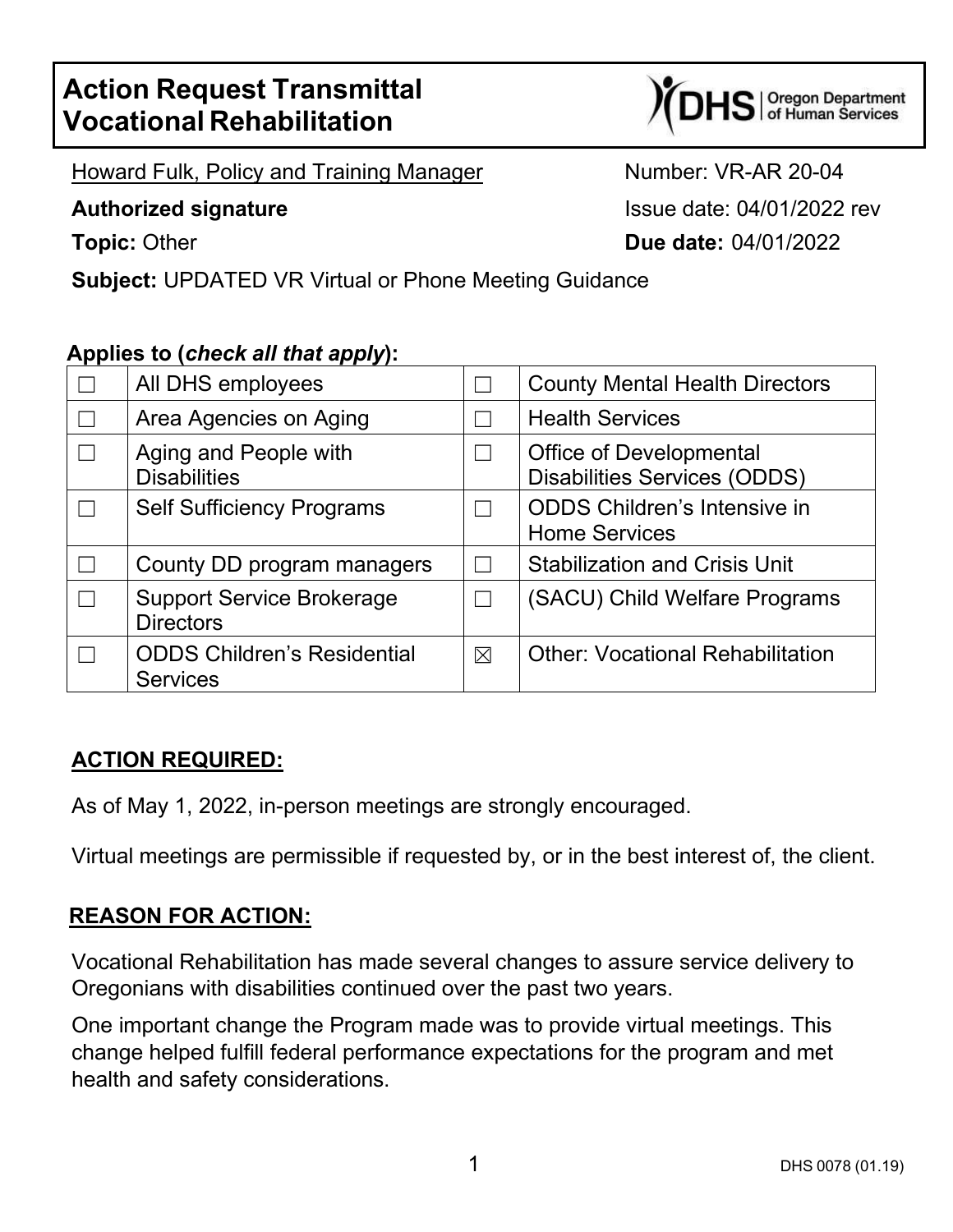# **PROCEDURES:**

#### **Conducting virtual meetings:**

Vocational Rehabilitation must ensure that:

- Any needed accommodations are provided to individuals seeking to engage with our program.
- If spoken language interpreting, CART captioning or sign language accommodations are needed, the VRC should coordinate with Sheila Hoover to ensure these services are available in a timely fashion.
- All forms that may be covered during the meeting should be completed in draft and mailed to the applicant prior to the meeting if possible.
- Prior to sending any correspondence to an individual:
	- $\circ$  Please verify with the person their ability to receive mail, and,
	- o Obtain their permission to send documents to them via the USPS.
	- o Case note this information in their case file, and
	- o Document any special handling instructions the individual may request.
	- o Always supply a self-addressed pre-paid envelope to return of any documentation that may be required.
- During the meeting, counselors should:
	- $\circ$  Seek client involvement just as it would be if the meeting were taking place within the VR office setting.
	- o **Note**: Lack of comment from the client does not always constitute understanding or consent.
	- o VR staff should seek and obtain the client's confirmation during each step of the process. VRCs should case note this exchange and clearly document the client's response as necessary. Additionally, should changes be required to any documentation, VRCs must also seek confirmation from the client that they agree, and case note this agreement as necessary.
- Following the completion of the meeting:
	- o If there are documents that need to be signed, those should be completed, signed and then dated by the counselor and mailed or sent via secure email for electronic signature to the client for their signature.
	- o A self-addressed, prepaid envelope should be included to facilitate the timely return of all necessary documentation.
	- o Please see attached flowchart for additional guidance.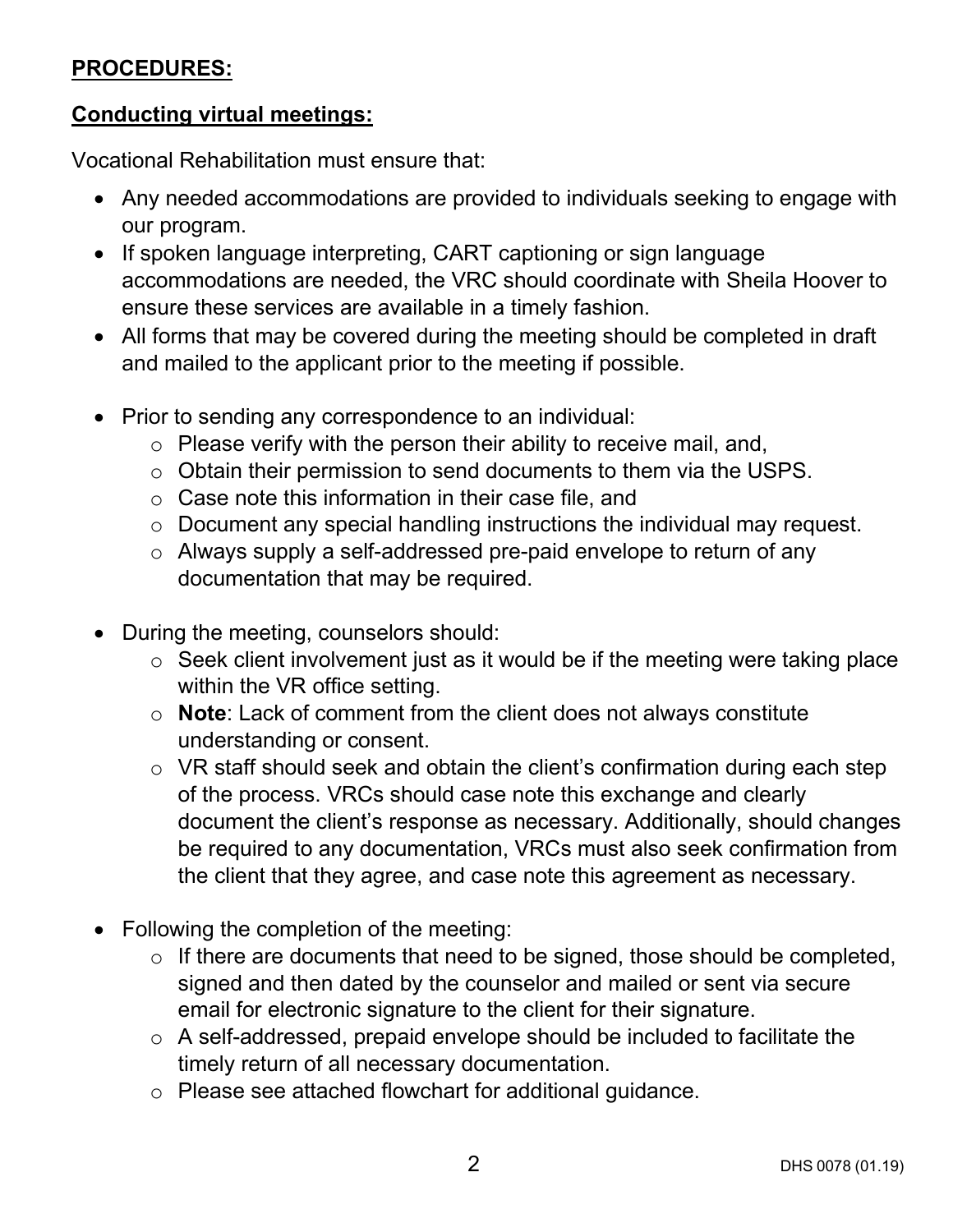# **Email and Security:**

Printed and signed documents may be returned to VR via a self-addressed, prepaid envelope provided to the individual.

If emailing documents is more convenient for the applicant, documentation may be shared through one of the following methods.

**Note:** Always email these files securely by using the **#Secure#** tag in the email subject line.

• Documents may be scanned and emailed from the VR office:

**Note:** this does not include Authorizations for Purchase (AFPs).

• AFPs are addressed in VR-AR 20-05 and VR-AR 20-08

Documents may be scanned using the Microsoft Lens Application on your State iPhone and emailed from the staff's state email account.

- Texting the document as an attachment is not permitted
- Use of a personal email account by the VRC is not permitted

# **Printing and storing confidential documentation**

It is understood that during telework situations, some documents may need to be generated at a VR employees place of residence.

- Under no circumstances should any information be stored or maintained on a personally owned computer, tablet or other electronic device.
- Confidential work should be done via remote desktop or Citrix application,
- All draft, working copy or final copy documents will be stored on the users work computer, not their home device.

**As an example**, if documents must be printed and mailed, they should be printed and immediately placed in the mailing envelope and sealed for posting. It is preferred to have documents electronically generated and sent to the office for printing, if possible.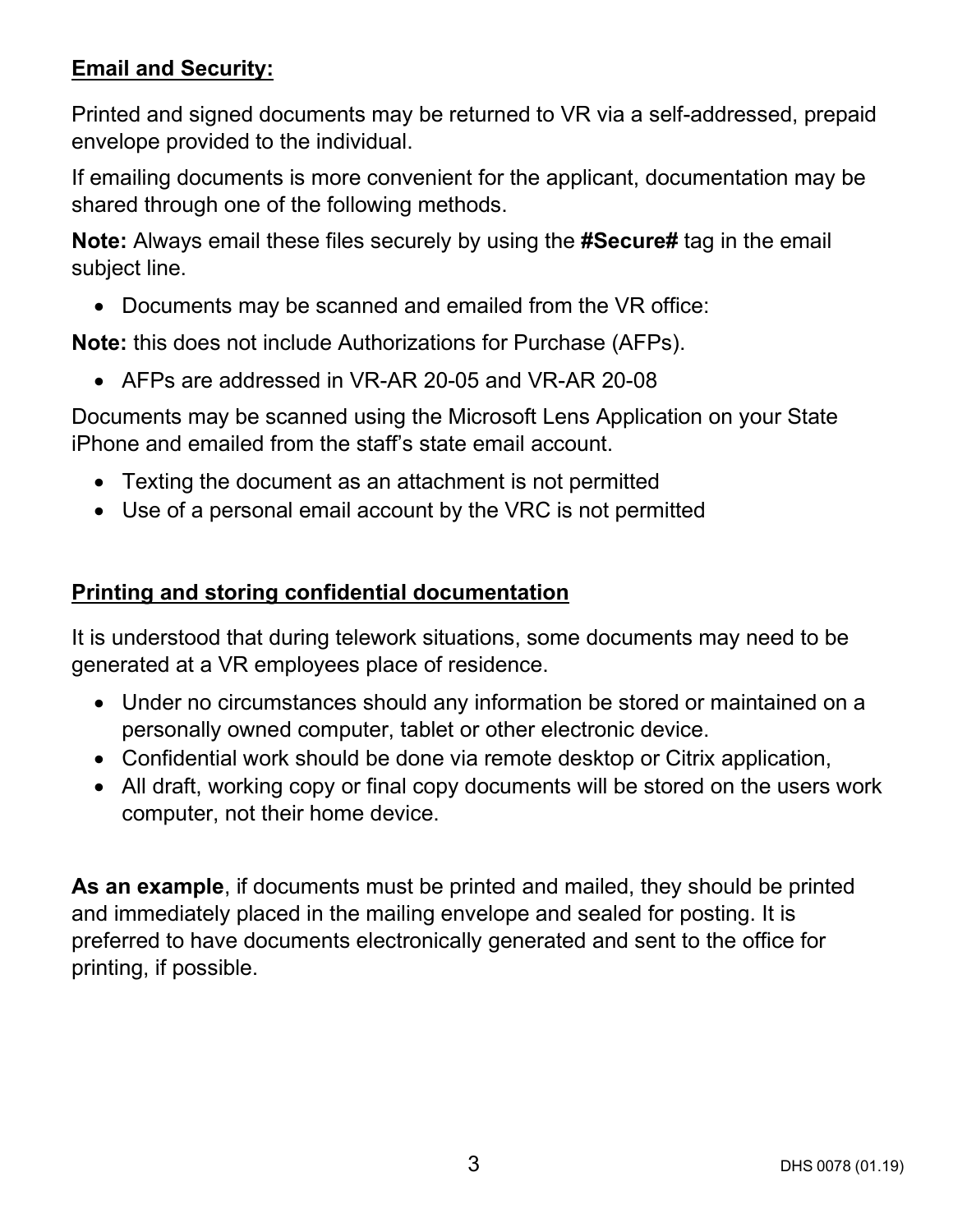# **Return completed documents to the VR office**

Completed, signed documentation should be returned to the VR office and not to the VRC's home.

- Once this documentation has been received by VR, all information must be entered into ORCA within one-business day of receipt.
- Original documents should continue to be handled in the same manner as done previously, and,
- Document handling procedures are not amended by this Action Request.

#### **Document any delays in case notes**

There are discrepancies between the date a VRC signs a document, mails it to the participant to sign, and the document is returned by mail. When this occurs, the VRC will case note the receipt of the client's signature page in ORCA and file that copy in the case service record.

#### *Case Note Example*

| Entry Date: < Date of actual Virtual/Phone Meeting and Agreement><br>Category: Other or Phone Call |
|----------------------------------------------------------------------------------------------------|
| Summary Virtual Meeting for <enter for="" meeting="" reason=""></enter>                            |

Phone Meeting for <Enter reason for meeting>

Enter Case Note:

Under the interim guidance of VR-AR-20-04, and in compliance with the Governors Executive Order 20-12 requiring mandatory personal distancing, <a virtual/telephonic> meeting was conducted. <State what actions were taken and specifically list any documents mailed/received and what that next steps will be> The client also understands, by verbal confirmation, that <state what client has agreed to>

The client verbally attested that upon receipt of <state what documents were mailed to the client if applicable>, they will sign and mail the signature page back to VR within two business days of receipt.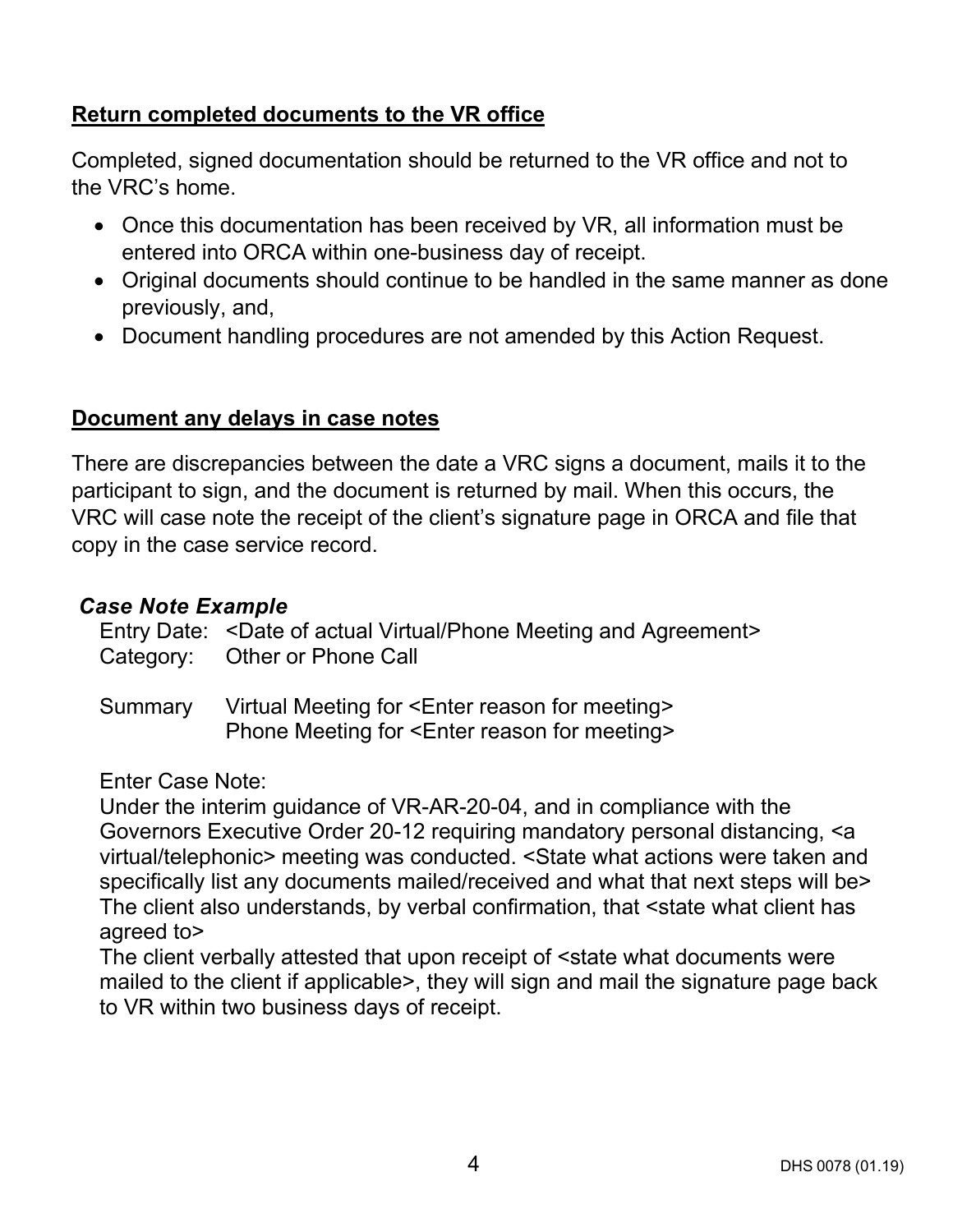#### **In person signature meetings:**

An individual may sign documents in person at the VR Office.

Office visits for client signature will be handled by that VR office.

When preparing documents in the office to be given to the client by another staffer, use client first name/last initial for identification purposes only.

• Include client's cell phone/email address in case office staff need to reach the client.

To maintain confidentiality, documents for signature should be placed in individual envelopes marked with the:

- Appointment date/time;
- The client's first name and last initial; and
- The VRC's name (to assist the signed document being returned to the correct caseload/file).

These envelopes should be maintained at a central location in the branch.

# **Access**

Any specific area near the entry to manage client signatures or other specific tasks must meet:

- Americans with Disability Act accessibility requirements for public buildings, and,
- COVID-19 protection precaution rules and standards (see [Bureau of Labor and](#page-4-0)  [Industries or BOLI\)](#page-4-0).

# <span id="page-4-0"></span>**REFERENCES**

[Americans with Disabilities Act Title III Regulations. Part 36 Nondiscrimination on](https://www.ada.gov/regs2010/titleIII_2010/titleIII_2010_regulations.htm#asubpartb)  [the Basis of Disability in Public Accommodations and Commercial Facilities.](https://www.ada.gov/regs2010/titleIII_2010/titleIII_2010_regulations.htm#asubpartb)  [\(Current as of January 17, 2017\)](https://www.ada.gov/regs2010/titleIII_2010/titleIII_2010_regulations.htm#asubpartb)

[Bureau of Labor and Industries \(BOLI\) Covid-19 Resources.](https://www.oregon.gov/boli/employers/Pages/COVID-19-resources.aspx)

[Oregon Department of Administrative Services. Building Closure Notices.](https://www.oregon.gov/das/pages/buildingclosure.aspx)

[Oregon Health Authority. Mask Recommendations & Requirements.](https://govstatus.egov.com/or-oha-face-coverings)